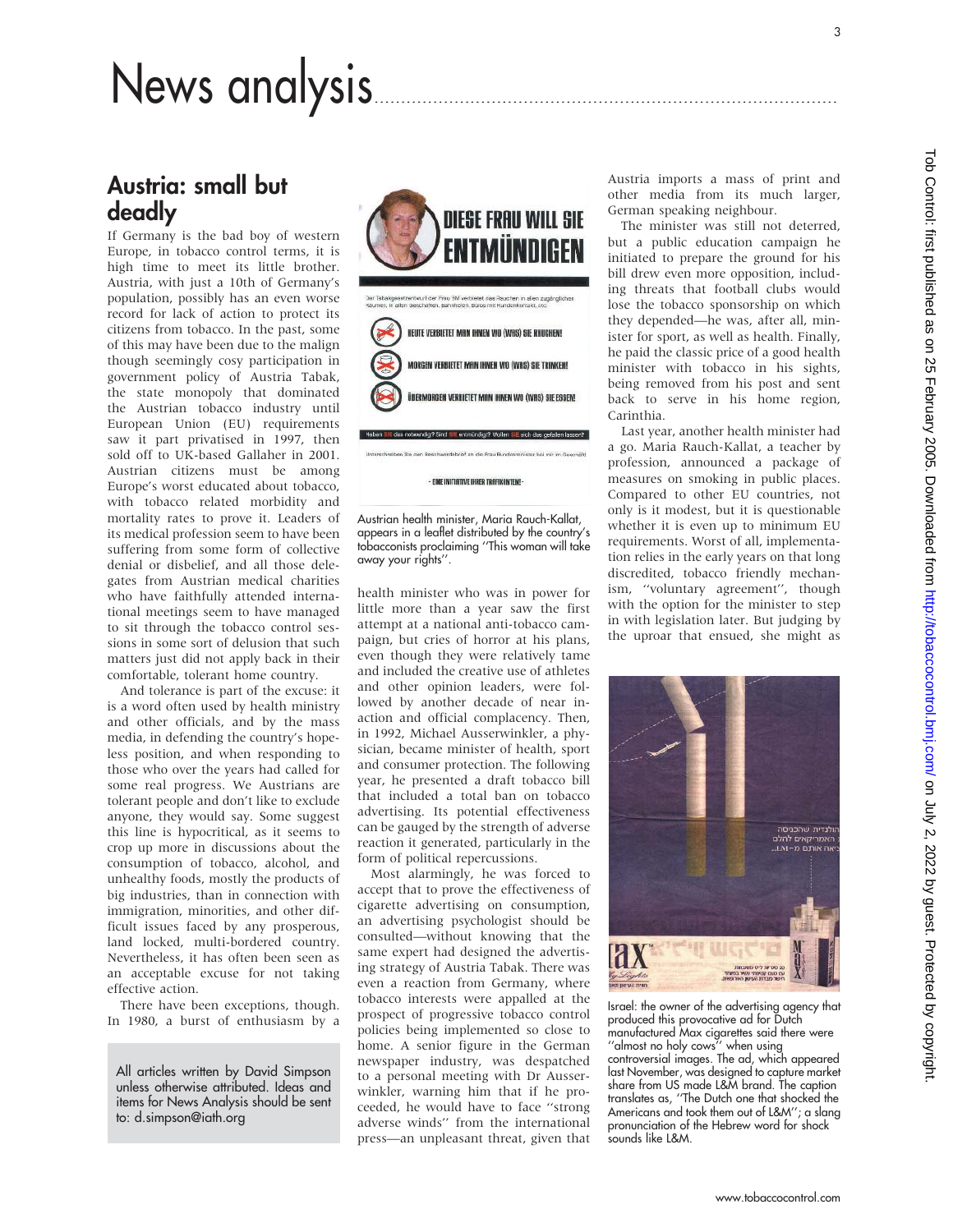well have proposed restrictions on skiing, or eating apple strudel.

The country's 8000 tobacconists led the revolt, distributing leaflets bearing a far from flattering picture of the minister, and proclaiming, ''This woman will take away your rights. Today she will forbid where (or what) you can smoke,'' followed by similar, absurd claims that tomorrow she would introduce equally outrageous restrictions on what people drink, and the day after, on what they eat.

It is unclear what will happen, in the absence of any other leadership or encouragement for the lone minister. Will she be moved on, as Dr Ausserwinkler was? If so, it is hard to see what different line her successor could take, given that doing nothing will no longer be an option as EU and other international requirements begin to bite. It is not as if there is no base at all to build on: a recent Gallup poll showed that despite years of neglect, Austrians are not so very different to other Europeans: seven out of 10 smokers want to quit, a majority of all citizens would like to see smoking banned in all restaurants, and more than two thirds feel ''harassed'' by other people's smoke. Perhaps most remarkably, in this tolerant land of unrestricted smoking, more than a quarter of smokers themselves said they found the smoke of their fellow smokers unbearable.

With an aspiring multi-national company in charge of the old state monopoly, and the other big players free to exploit the market, it is unlikely that any effective, comprehensive tobacco control legislation can be achieved without a long, hard, and somewhat un-Austrian fight, even if it is several decades overdue.

# Kenya: beach party ''helps'' tobacco bill

As we know, one of the most serious dangers of the implementation process of the World Health Organization's Framework Convention on Tobacco Control (FCTC) is that tobacco companies will make cash strapped developing country governments offers they cannot refuse, to ''help'' draft the necessary laws. With this in mind, it is easy to imagine the bitter disappointment of Kenyan health advocates last November. In the same week that their country had proudly announced it was ratifying the FCTC, they learned of a junket thrown in connection with the country's tobacco bill for more than 40 members of parliament (MPs), at an exclusive resort on the coast. Some of the MPs were of ministerial rank, and one was a

doctor in whose constituency tobacco is the main crop, an area where health experts say there are significant, related health problems.

The seaside jaunt was hardly a secret: the country's leading newspaper, The Daily Nation, carried the story as its front page lead under the provocative and revealing headline, ''MPs have fun at Tobacco Bill talks'', complete with a photograph—of questionable aesthetic appeal—of some of the MPs entering the water at the luxurious hotel where the ''workshop'' took place. Overleaf, readers were treated to another paddling picture and some suggestions from an MP about essential amendments that would need to be made to the bill, predictably the industry friendly sort that we all know so well. There was also a defensive statement from the public relations firm reported to have organised the event, denying that tobacco manufacturers were behind it, though failing to confirm who was.

The despondent health workers can take comfort, however, that they clearly have friends in the right places. The newspaper did no favours to the MPs, reporting that they had received handsome cash allowances on top of their

travel and subsistence costs; and its reporter elicited the important information that the health ministry, commendably, had boycotted the event. But if this is how it is to be in poor countries that try to do the right thing by the FCTC, we may see sinister events like this repeated all over the world, as the industry tries to ensure that life under the treaty can mean business as usual.

#### China: tobacco museum's ''smoky'' health information

The very fact that there is a prestigious new China Tobacco Museum shows how tobacco's status in China is still far from compatible with the country's urgent need for serious, effective tobacco control. It was inaugurated in Shanghai City last July, to subdued local excitement. Funded entirely by the Chinese tobacco industry, under the leadership of the State Tobacco Monopoly Bureau, to the tune of 180 million Renminbi (US\$21.7 million), this is the world's largest tobacco museum. The museum spans over 3000 square metres and houses over 150 000



USA: Philip Morris (PM) has quietly phased out the ''LOWERED TAR & NICOTINE'' on packs of Marlboro Lights, apparently starting in 2003. Over several decades, tobacco manufacturers have been strident in their defence of being allowed to print whatever they want on cigarette

advertisements and packs, citing the vital necessity of informing customers of important consumer information. Strangely, PM does not appear to have informed its customers about why it dropped the claim from its packs—perhaps one factor was the guilty verdict in a consumer fraud case where a judge concluded in 2003 that PM misled smokers by suggesting light cigarettes were safer than regular varieties. At the appeal hearing last November, PM's lawyer, former Illinois Governor James Thompson, was asked to comment on why the label was removed—after all, if there was no fraud, why remove the statement? He was unable to provide an answer. Although PM has removed the words, the cigarettes still seem to contain filter vents—which were central to the charge of deception.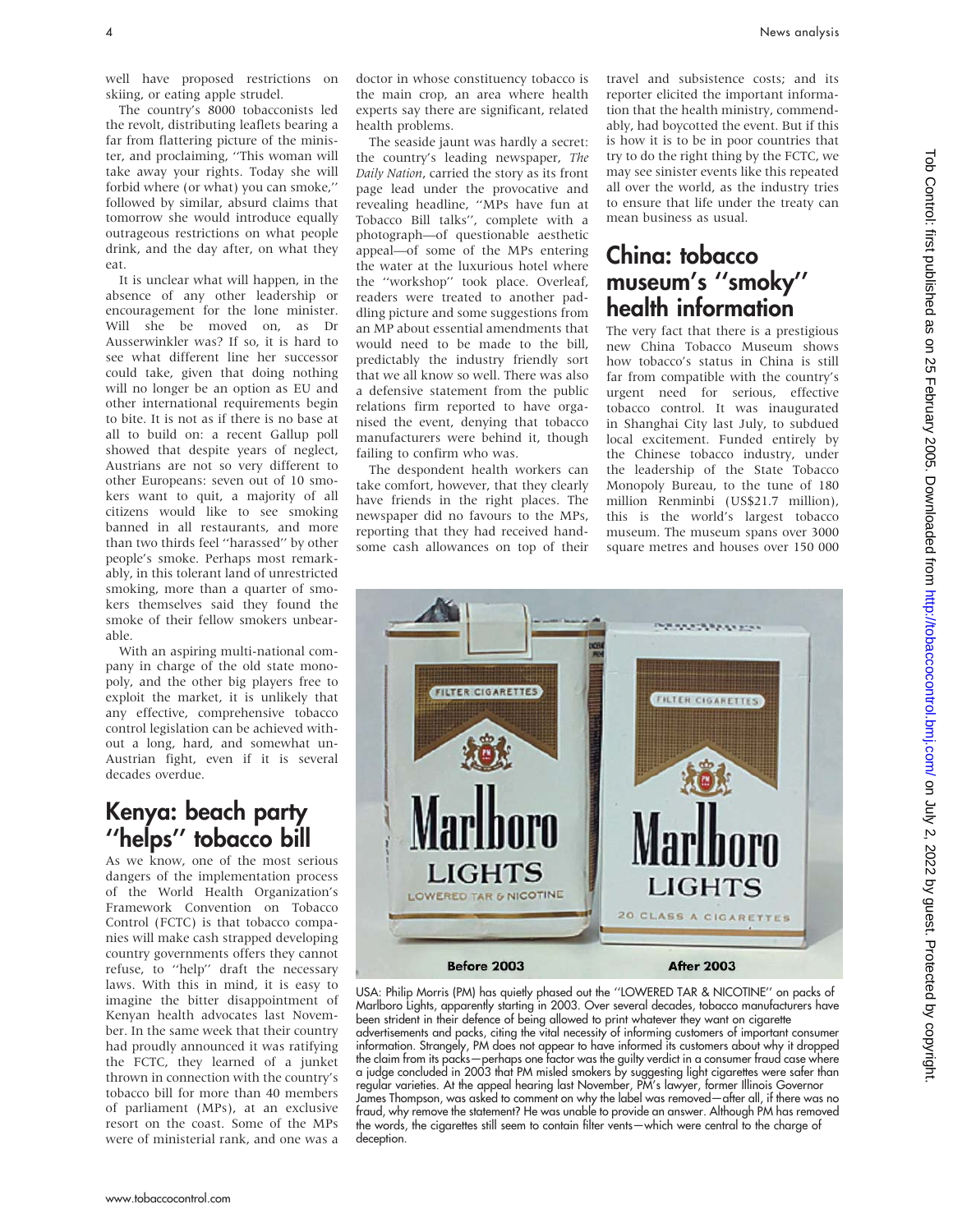artefacts, depicting the 400 year history of tobacco in China. Its aim is to promote a ''positive'' image of the tobacco industry and to expand its influence in society. It also aims to celebrate Chinese culture and civilisation.

Representations of a historical ocean going ship and a Mayan temple are on the museum's beautifully finished exterior. Inside, the exhibits further emphasise that tobacco culture ''came from abroad''. In addition to information on tobacco history, the museum states that one of its main purposes is health protection. An exhibit on smoking and tobacco control measures informs the visitor that smoking is harmful, while a nearby placard claims that due to findings from the 1940s that smoking decreases mental tension, ''there is no need to object to cigarette smoking''. The exhibit does not mention the addictive nature of cigarettes. Furthermore, most of the ''more recent'' medical information presented was published in the late 1980s and early 1990s, and thus excludes any substantive coverage of passive smoking.

The exhibits range from the agricultural production of tobacco to its importance in the national economy. Elsewhere in the museum, the ''gorgeous and colourful tobacco culture'' of China is displayed: elaborate water pipes from the 1800s, ornate snuff containers more than 300 years old, cigarette advertisements from the 1930s, and historical figures depicting people involved in the tobacco industry.

The museum is smoke-free except the final ''exhibit'', which houses a smoking bar. Visitors must pass through this area, inhaling second hand smoke, in order to reach the gift shop where they can purchase their favourite brand of cigarettes. The website of the China



Entrance to the China Tobacco Museum, recently inaugurated in Shanghai City.



Japan: health advocates are still finding ample evidence of the concerted efforts of cigarette companies to recruit young women to smoking (see Japan: smoke clouds over the land of the rising sun. Tobacco Control 2003;12:8–10). This picture shows another recent example of an unmistakeably female ''starter pack'', complete with cigarette lighter. The brand is a version of Virginia Slims, made by RJ Reynolds (RJR), whose non-US operations are now owned by Japan Tobacco. Ironically, internal tobacco industry documents show that in September 1998, Adam Bryon Brown, responsible for RJR International's markets outside the USA, wrote, ''We don't target female smokers. We don't encourage anyone, male or female, to smoke. We do recognize that female smoking is increasing in some countries. No one knows for sure why this is the case but it appears to be linked to female emancipation and higher disposable incomes. It is certainly nothing to do with promotional activities by tobacco companies.''

Tobacco Museum (in Chinese) hosted within that of the State Tobacco Monopoly Bureau, is at http://www. tobacco.gov.cn/bowuguan/index.htm.

> SHANTA VARMA KAREN CHOI MALCOLM KOO HARVEY SKINNER University of Toronto, Canada; m.koo@utoronto.ca

# New Zealand: alcohol makes fun of tobacco

There is a history of alliance between alcohol and tobacco companies in many countries, based on their shared interests in maintaining ''rights'' to promote products, and in the battlefield of smoke-free bars. Recently, a small crack appeared in this alliance in New Zealand.

The Dutch and Singapore owned New Zealand brewing company DB Breweries runs a series of advertisements for its beer brand Tui. The advertisements have a standard format consisting of a short statement alluding to a topical issue, with the reply ''Yeah right'', indicating scepticism about that statement. For instance, ''I saw a great reality TV show last night. Yeah right.'' The series aims to tap into popular New Zealand culture.

Towards the end of last year, the company conducted a competition for ideas for the advertisements. Keeping up with public opinion seems to have won the day over defending the old alliance: one winner was, ''Those poor tobacco companies. Yeah right''.

> GEORGE THOMSON Wellington Medical School, University of Otago, New Zealand; gthomson@wnmeds.ac.nz

# USA: the smokin' Marlboro man of Fallujah

In a November 2004 photo essay for the Los Angeles Times, photographer Luis Sinco documented the battle of Fallujah. His images of broken Iraqi bodies and buildings were, like so many others, simply recording the banality of death and destruction, but one picture of the new ''Marlboro Man'' resonated with news editors across the USA. Suddenly, Marine Lance Cpl James Blake Miller, 20, a ''country boy'' from tobacco growing Kentucky, was everywhere. His bloodied nose, smudged camouflage, and dangling cigarette portrait was splashed across the pages of hundreds of newspapers. On evening newscasts and in pro-war opinion pieces he was praised as the embodiment of the noble American fighting spirit.

Miller admitted not understanding ''what all the fuss is about'', but his portrait was iconic, evoking images of past wars, connecting modern day observers to the GIs currently serving in Iraq and to past generations of soldiers fondly remembered in fading photographs. Today's soldiers and marines might be fighting a war deplored by



Marine Lance Cpl James Blake Miller, a ''country boy'' from tobacco growing Kentucky.